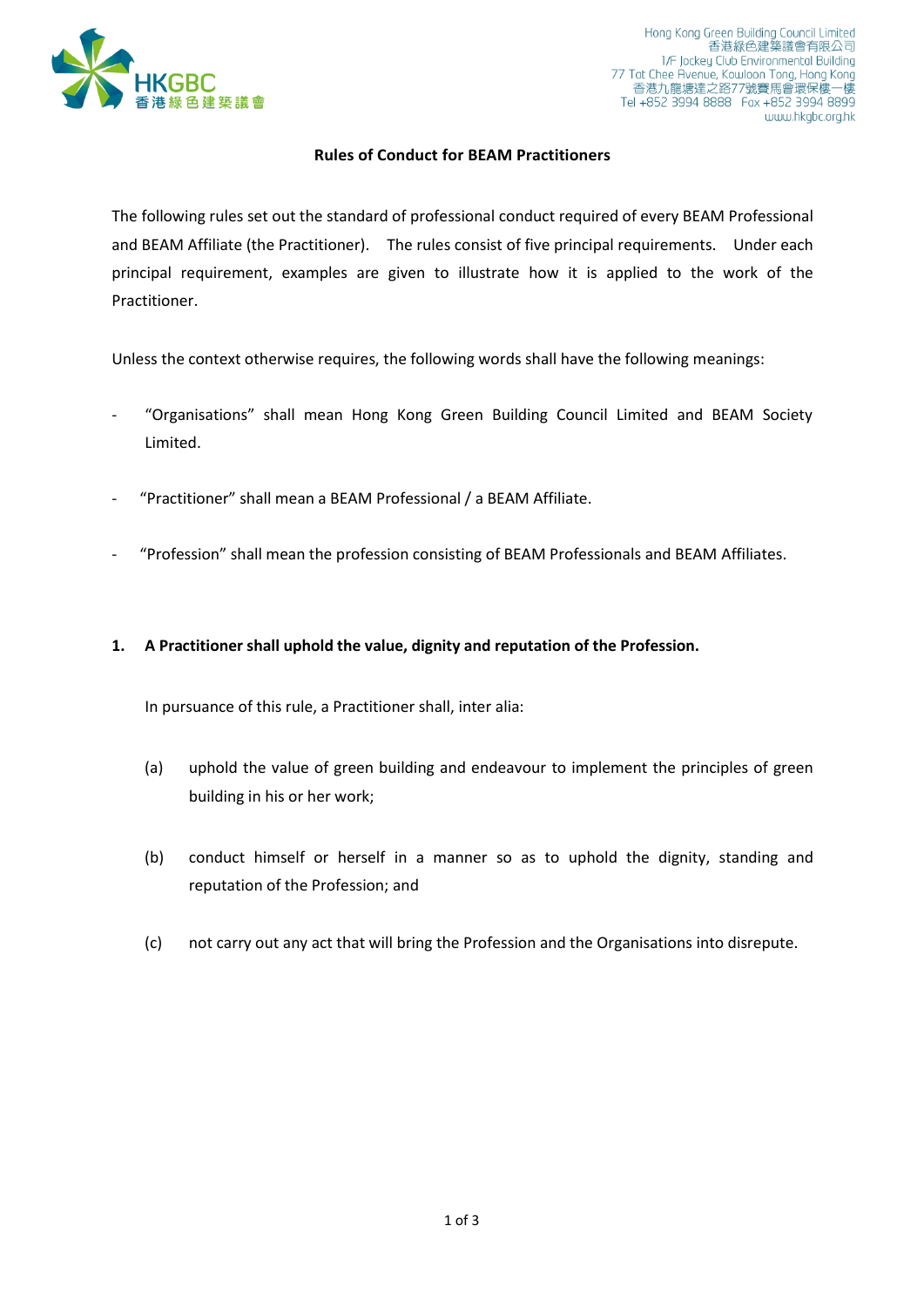## **2. A Practitioner shall abide by laws related to the Profession.**

In pursuance of this rule, a Practitioner shall, inter alia:

- (a) abide by ordinances, regulations and other statutory instruments that govern his or her professional work such as those related to environmental protection; and
- (b) abide by ordinances, regulations and other statutory instruments that govern ethics and matters related to the Profession such as prevention of bribery, health and safety.

# **3. A Practitioner shall comply with the rules and regulations of the Organisations.**

In pursuance of this rule, a Practitioner shall, inter alia:

- (a) be cooperative in his or her dealings with the Organisations, including responding to any enquiry and/or notice of hearing when inquiry into suspected misconduct has to be carried out; and
- (b) follow any rules and regulations made by the Organisations, which may be related to sitting of examination, use of logos and labels, making of BEAM Plus submissions, etc.

#### **4. A Practitioner shall respect the intellectual property rights of the Organisations.**

In pursuance of this rule, a Practitioner shall, inter alia:

- (a) protect proprietary, confidential or other classified information (e.g. training materials) provided to them by the Organisations and not misuse them;
- (b) not make or keep copies, excerpts or notes of examination materials in the BEAM Practitioner examinations, and not divulge any information learnt or obtain from such examinations; and
- (c) not infringe any trademarks, patents or copyrights possessed by the Organisations.